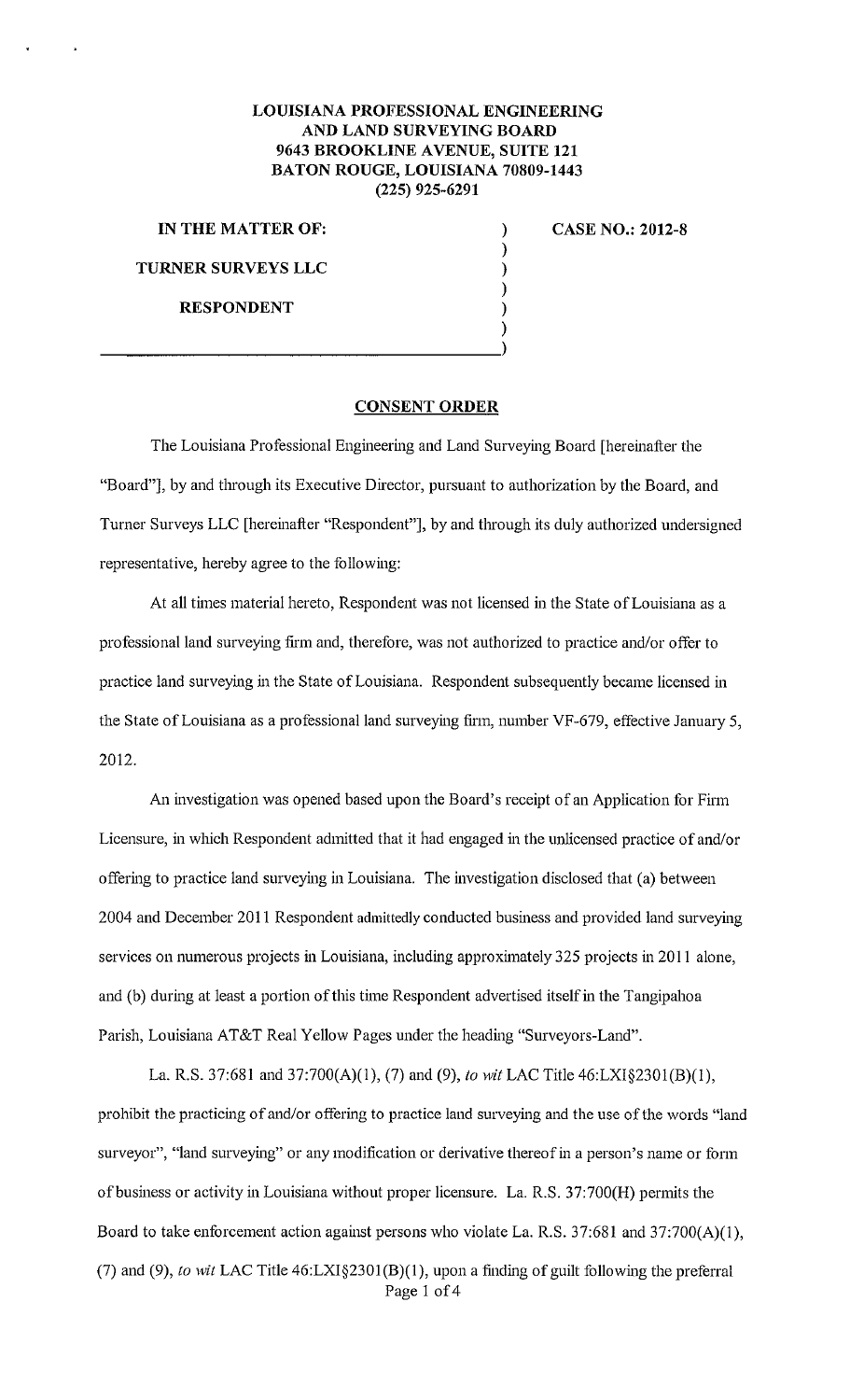of charges, notice and hearing and a majority vote of its entire membership authorized to participate in the proceeding. La. R.S. 37:681, La. R.S. 37:700(A)(1), (7) and (9), La. R.S. 37:700(H) and LAC Title 46:LXI§230l(B)(l) were in effect at all times material hereto.

It is undisputed that at all times material hereto Respondent was not licensed to practice and/or offer to practice land surveying in Louisiana and that between 2004 and December 2011 Respondent practiced and/or offered to practice land surveying and used the word "surveys" in its name and in conjunction with its business in Louisiana without proper licensure.

By letter dated August I, 2012, the Board gave notice to Respondent that it was considering the preferral of charges against Respondent on the grounds that it may have violated La. R.S. 37:681 and 37:700(A)(l), (7) and (9), *to* wit LAC Title 46:LXI§230l(B)(l), relative to practicing and/or offering to practice land surveying and using the words "land surveyor", "land surveying" or any modification or derivative thereof in a person's name or form of business or activity in Louisiana without proper license.

Wishing to dispense with the need for further enforcement action and to conclude the instant proceeding without further delay and expense, for the purpose of this proceeding only, Respondent and the Board do hereby enter into this Consent Order, in which Respondent of its own free will consents to the issuance of a Consent Order by the Board, wherein Respondent agrees to (a) pay a fine of two thousand five hundred  $(\$2,500.00)$  dollars, (b) pay administrative costs of two hundred seventy-five and 29/100 ( $\frac{275.29}{2}$ ) dollars, and (c) the publishing of this Consent Order on the Board's website and a summary of this matter in the Board's official journal, the Louisiana Engineer and Surveyor Journal, and the reporting of this matter to the National Council of Examiners for Engineering and Surveying (NCEES), identifying Respondent by name.

Respondent admits to violations of the referenced laws and/or rules regarding the practicing of and/or offering to practice land surveying and the use of the words "land surveyor", "land surveying" or any modification or derivative thereof in a person's name or form of business or activity in Louisiana without proper licensure. Respondent acknowledges awareness of said laws and/or rules and states that it will comply with all applicable laws and rules henceforth. Respondent has been advised of its right to be represented by counsel before the Board and/or to appear at any hearing personally or by counsel and present witnesses and evidence in its own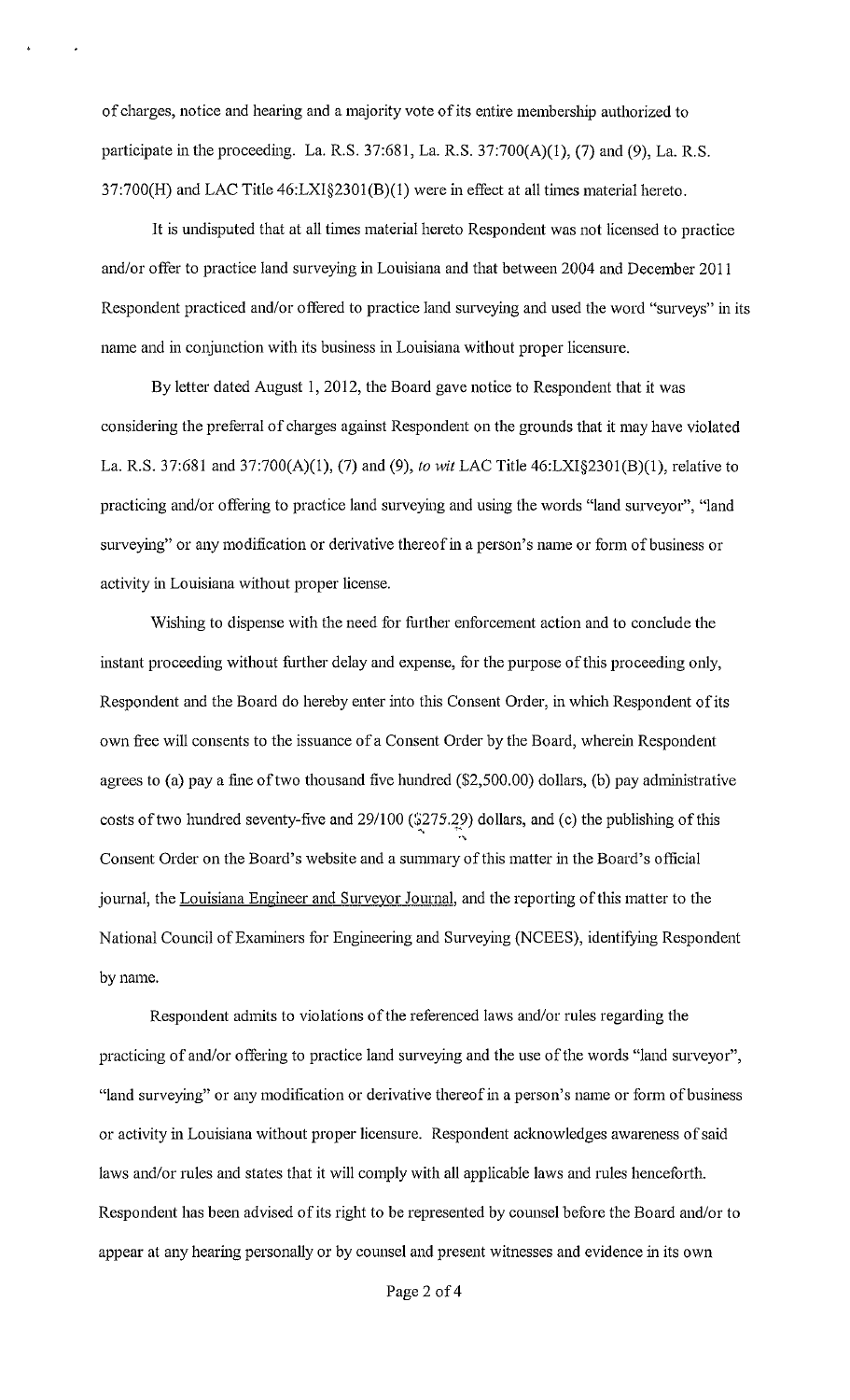behalf, and it hereby waives this right and its right to appeal; and he states affirmatively that it has been afforded all administrative remedies due it under the law. Respondent further acknowledges awareness of the fact that the signed original of this Consent Order will remain in the custody of the Board as a public record and will be made available for public inspection and copying upon request.

Therefore, in consideration of the foregoing and by signing this Consent Order, Respondent does hereby waive its right to a hearing before the Board, to the presenting of evidence and witnesses in its behalf, to Findings of Fact and Conclusions of Law in this case, and to judicial review of this Consent Order.

Respondent hereby represents (a) that it fully understands the meaning and intent of this Consent Order, including but not limited to its final and binding effect, (b) that it has voluntarily entered into this Consent Order and that no other promise or agreement of any kind has been made to or with it by any person whatsoever to cause the execution of this instrument and (c) that the sanctions set forth in this Consent Order do not prevent the Board from taking further disciplinary or enforcement action against Respondent on matters not specifically addressed in this Consent Order.

WHEREFORE, the Louisiana Professional Engineering and Land Surveying Board and Respondent agree that:

1. Respondent shall pay a fine of two thousand five hundred (\$2,500.00) dollars, which shall be tendered to the Board by certified check payable to the Board, due upon the signing of this Consent Order; and

2. Respondent shall pay administrative costs of two hundred seventy-five and 29/100 (\$275.29) dollars, which shall be tendered to the Board by certified check payable to the Board, due upon the signing of this Consent Order; and

3. This Consent Order shall be published on the Board's website and a sunnnary of this matter shall be printed in the official journal of the Board, the Louisiana Engineer and Surveyor Journal, and reported to the National Council of Examiners for Engineering and Surveying (NCEES), identifying Respondent by name; and

4. This Consent Order shall not become effective unless and until it is accepted and signed by and on behalf of the Board. Should the Board not accept and sign this Consent Order,